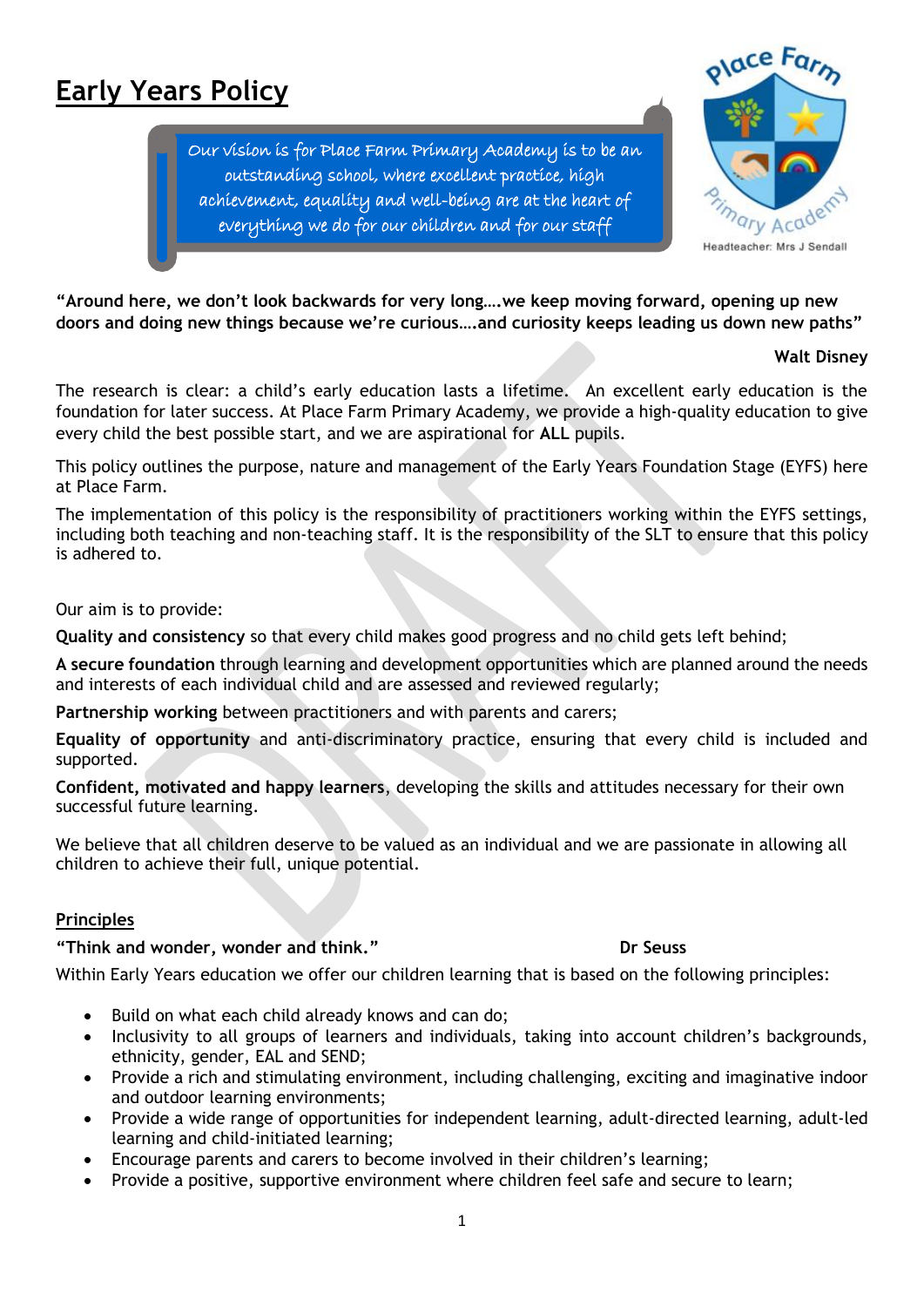- Develop positive attitudes towards learning from an early age;
- Provide knowledge based on the Early Years Foundation Stage seven areas of learning;
- Provide an extensive range of opportunities for assessment in well thought out and detailed planning;

# **Admissions**

Parents of children who require a Reception place will apply online to their Local Authority. Please see the school admissions department of your home local authority, the academy website and/or academy Admission Policy for details. All prospective parents are invited to visit our school and are taken on an informal tour. We also offer open sessions, for you to see the school, this may be during the day or an evening session, depending on demand. Under current Covid-19 restrictions, this may have to be via video link.

# **Legislation**

# **Statutory framework for the Early Years Foundation Stage (EYFS)**

Teaching in the EYFS in each Unity Schools Partnership setting is delivered in accordance with the government's statutory document, 'The Statutory Framework for the Early Years Foundation Stage' (March 2017).

# **Curriculum**

**"You're off to great places! Today is your day! Your mountain is waiting, so…get on your way!"**

**Dr Seuss**

# **Areas of Learning and Development**

There are seven areas of learning and development that shape our educational experiences and opportunities. All areas of learning and development are important and inter-connected. Three areas are particularly crucial for igniting children's curiosity and enthusiasm for learning, and for building their capacity to learn, form relationships and thrive.

# **These three prime areas, are:**

**Communication and language** 

**Physical development** 

**Personal, social and emotional development** 

We also support children in **four specific areas**, through which the three prime areas are strengthened and applied. The specific areas are:

**Literacy Mathematics** 

**Understanding the world** 

**Expressive arts and design** 

In planning and guiding children's activities, practitioners will reflect on the different ways that children learn and reflect these in their practice.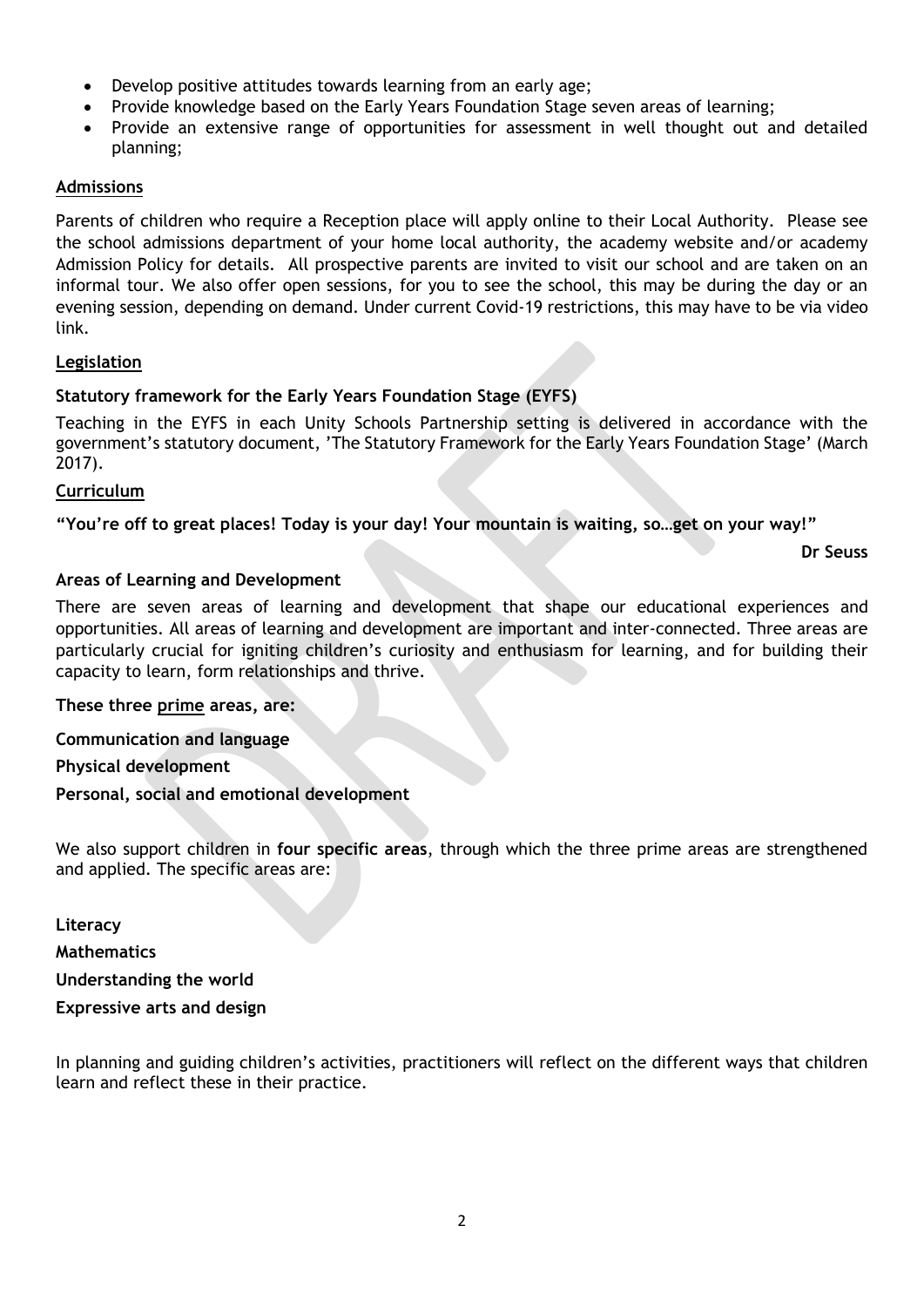| <b>Characteristics of Effective Learning</b>                                                                                                          | Area of Learning and<br><b>Development</b>                  | <b>Aspect</b>                           |
|-------------------------------------------------------------------------------------------------------------------------------------------------------|-------------------------------------------------------------|-----------------------------------------|
| Playing and exploring - engagement<br><b>Finding out and exploring</b><br>Playing with what they know<br>Being willing to 'have a go'                 | <b>Prime Areas</b>                                          |                                         |
|                                                                                                                                                       | <b>Personal, Social and</b><br><b>Emotional Development</b> | <b>Making relationships</b>             |
|                                                                                                                                                       |                                                             | Self-confidence and self-awareness      |
|                                                                                                                                                       |                                                             | Managing feelings and behaviour         |
|                                                                                                                                                       | <b>Physical Development</b>                                 | Moving and handling                     |
|                                                                                                                                                       |                                                             | Health and self-care                    |
| <b>Active learning - motivation</b><br><b>Being involved and concentrating</b><br><b>Keeping trying</b><br>Enjoying achieving what they set out to do | <b>Communication and Language</b>                           | <b>Listening and attention</b>          |
|                                                                                                                                                       |                                                             | Understanding                           |
|                                                                                                                                                       |                                                             | Speaking                                |
|                                                                                                                                                       | <b>Specific areas</b>                                       |                                         |
|                                                                                                                                                       | <b>Literacy</b>                                             | Reading                                 |
|                                                                                                                                                       |                                                             | Writing                                 |
| Creating and thinking critically - thinking<br>Having their own ideas<br><b>Making links</b><br>Choosing ways to do things                            | <b>Mathematics</b>                                          | <b>Numbers</b>                          |
|                                                                                                                                                       |                                                             | Shape, space and measure                |
|                                                                                                                                                       | <b>Understanding the World</b>                              | People and communities                  |
|                                                                                                                                                       |                                                             | The world                               |
|                                                                                                                                                       |                                                             | <b>Technology</b>                       |
|                                                                                                                                                       | <b>Expressive Arts and Design</b>                           | Exploring and using media and materials |
|                                                                                                                                                       |                                                             | Being imaginative                       |

**Three characteristics of effective teaching and learning are:** 

**Playing and exploring** - children investigate and experience things, and 'have a go';

**Active learning** - children concentrate and keep on trying if they encounter difficulties, and enjoy achievements;

**Creating and thinking critically** - children have and develop their own ideas, make links between ideas, and develop strategies for doing things.

**The Leuven scales are used to measure children's emotional well-being and involvement to assess learning, development and progress of children.**

#### **Teaching and Learning**

*"Tell me and I forget, teach me and I may remember, involve me and I learn"*

#### *Benjamin Franklin*

Practitioners will consider the individual needs, interests, and stage of development of each child in their care and will use this information to plan a challenging and enjoyable experience for each child in all of the areas of learning and development.

Practitioners working with the youngest children are expected to focus strongly on the three prime areas, which are the basis for successful learning in the other four specific areas. The three prime areas reflect the key skills and capacities all children need to develop and learn effectively, and become ready for school. The balance will shift towards a more equal focus on all areas of learning as children grow in confidence and ability within the three prime areas. Practitioners will discuss this with the child's parents/carers and agree how to support the child.

Each area of learning and development will be implemented through planned, purposeful play and through a mix of adult-led and child-initiated activity.

There is an on-going judgement to be made by practitioners about the balance between activities led by children, and activities led or guided by adults. Practitioners will respond to each child's emerging needs and interests, guiding their development through warm, positive interaction. At Place Farm Primary Academy, we emphasise rigour and structure in all activities to ensure meaningful educational and developmental outcomes for every child. All adults play a huge part in every child's learning and development. We ensure that adult levels of involvement are meaningful and purposeful and follow the child's level of need, progress and interests. In Place Farm, daily teaching of literacy and maths occurs from the outset and is a key part of our curriculum.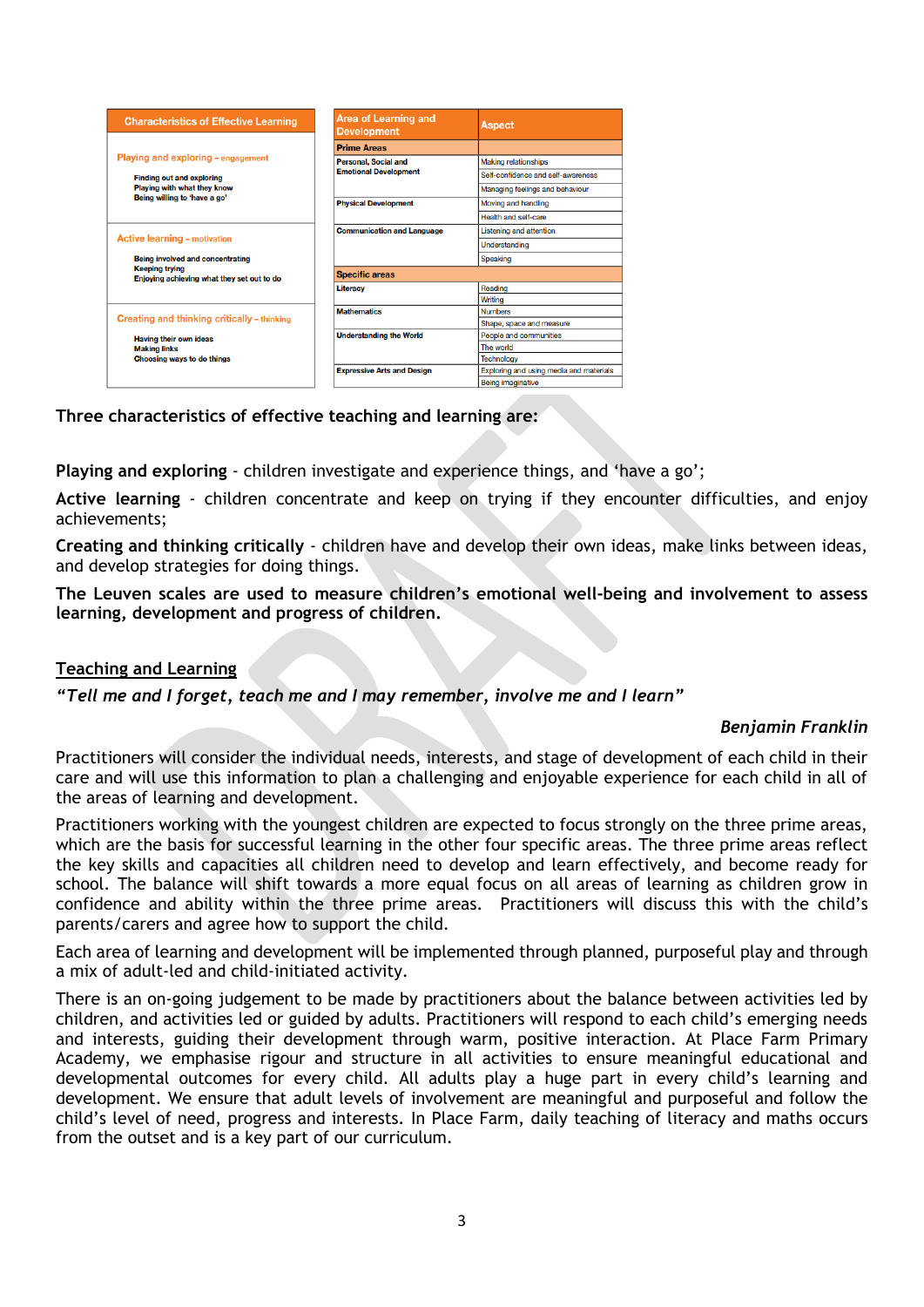

### **Literacy**

We follow Letters and Sounds and also some aspects of Jolly Phonics, when children join us at Place Farm. Our Phonics sessions are linked to what they already know: Phase One. When the children are ready, we then introduce the children to Phase Two: this is when they are introduced to sounds, blending and segmenting, and early reading progresses.

As children grow older, and as their development allows, it is expected that the balance will gradually shift towards more activities led by adults.

Children have daily access to well-planned stimulating learning environments, indoors and outdoors. These environments give children opportunities to be active and physical and also quiet and reflective. There will be periods of time regularly in the Summer term when children will sit and learn independently, as well as having group activities led by the teacher or Learning Assistant.

### **Assessment**

In accordance with all schools nationally, each child will complete a reception baseline assessment during their first half term in reception. This is a task-based, age-appropriate assessment of mathematics and literacy, communication and language and is completed by Early Years staff. The assessment takes approximately twenty minutes and is delivered in English. As well as the National Baseline assessments, we also carry out our own in-house assessments using other resources: both assessments then give us good knowledge of where the child is in their learning and development and how we can move their learning and progress forward.

On-going assessment is an integral part of the learning and development process throughout the Early Years Foundation Stage. Staff are involved in making daily observations and assessments throughout the Foundation year; these include child-initiated tasks and teacher-led activities in the inside and outside learning environments. Observations, samples of work and photographs are examples of ways staff will collect information.

In Foundation, we also follow a 'Focus Child' approach. Every child is a focus each term. We have up to three children in each class as our Focus children each week. The week before the child is due to be a Focus child, the parents are given a sheet of paper with questions on to complete. This enables parents to say if they have any queries or areas they wish us to focus on. We then use this as a starting point for our Focus child: we follow the children's interests and support their learning through 'teachable moments' in the continuous provision and also during adult-directed and focused activities. Each term, the observations and focus differ slightly. At the end of the week, the parents are then invited in to discuss their child's week with the class teacher and what next steps of learning are in place. This encourages good relationships and parents/carers can support their child at home with their learning.

In the Summer term of Reception, the EYFS Profile will be completed for each child. The Profile provides parents and carers, practitioners and teachers with a well-rounded picture of a child's knowledge, understanding and abilities, their progress against expected levels, and their readiness for Year One. The Profile will reflect on-going observation, all relevant records held by the setting, discussions with parents/carers and any other adults whom the teacher, parent/carer judges can offer a useful contribution.

Each child's level of development will be assessed against the early learning goals. Practitioners will indicate whether children are meeting expected levels of development ('Expected') or are working towards the expected levels ('Emerging'). This is the EYFS Profile. Reception staff will moderate children to ensure consistency with their judgements. They will also assess whether any children are reaching higher levels ('Exceeding') expectations and are therefore working towards the Year One curriculum.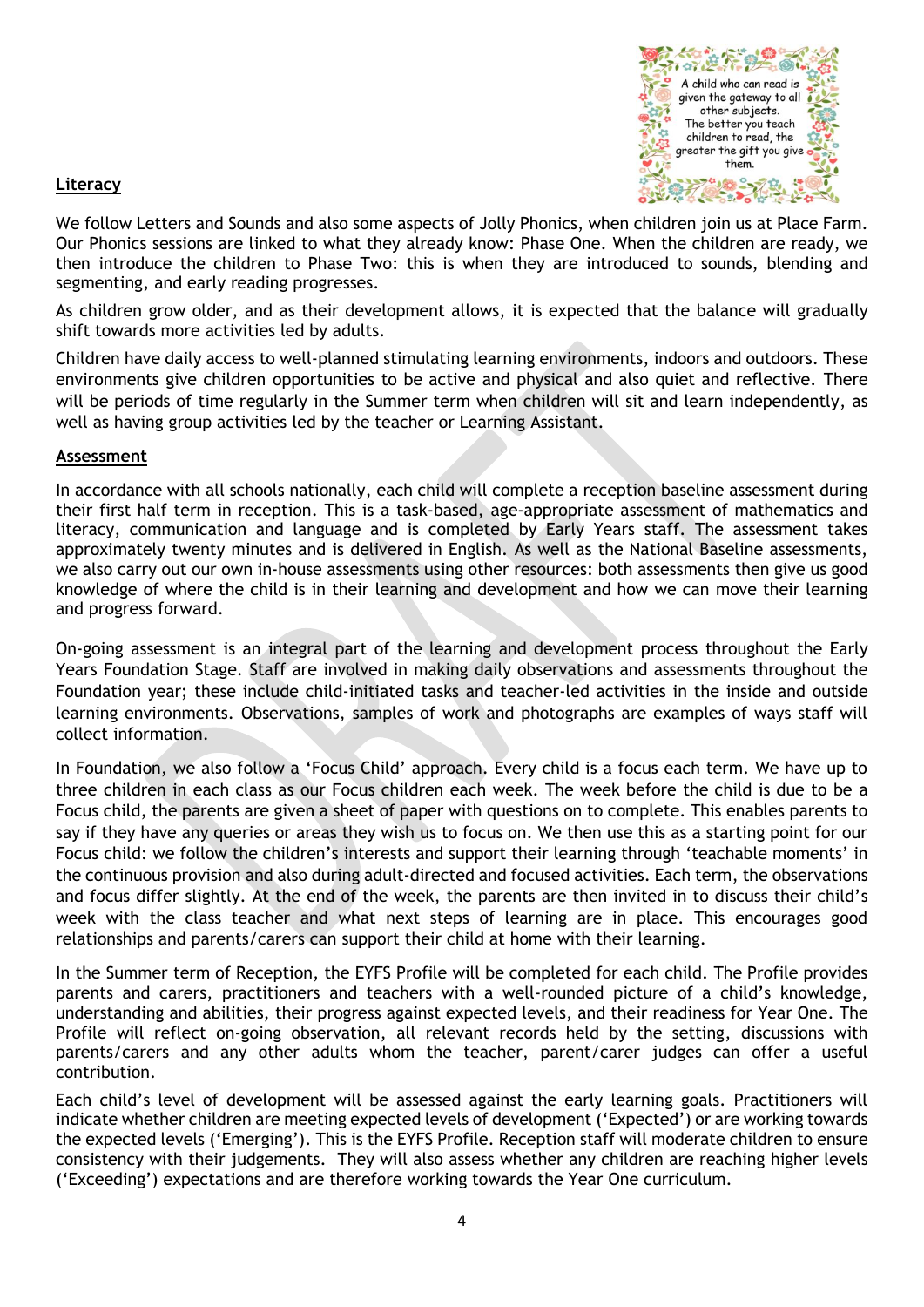Year One teachers will be given a copy of the Profile report, together with a short commentary on each child's skills and abilities in relation to the Early Years Foundation Stage. These will inform a dialogue between Foundation and Year One teachers about each child's stage of development and learning needs and assist with the planning of activities in Year One.

The results of the profile will be shared with parents and carers in their child's end of year report. Parents will have the opportunity to discuss their child's report with their teacher, if they wish.

The Profile will be completed for all children, including those with special educational needs or disabilities. Reasonable adjustments to the assessment process for children with special educational needs and disabilities will be made as appropriate. Children will have differing levels of skills and abilities across the Profile and it is important that there is a full assessment of all areas of their development, to inform plans for future activities and to identify any additional support needs.

Unity Schools Partnership academies complete a Reception Phonics Screening in the Summer term with data being passed onto Year One.

## **Induction and Transition to Foundation**

A Parent information meeting is held in the Summer for parents of the prospective Foundation group. The purpose of this meeting is to welcome all of our families to the school, to disseminate important information about routines and the curriculum, to encourage discussion and to emphasise the vital importance of home-school co-operation and mutual support. This marks the beginning of the home-school partnership, which we regard as high priority for the benefit of all of our children.

Several events take place during the second half of the summer term, prior to the child's admission in September; these include activities such as visits to school, teachers visiting the pre-schools and nurseries and information sessions.

If a child has a specific need and extra transition meetings and visits are required, we will work with parents/carers and previous settings to arrange this.

# **Transition to Year One**

Towards the end of the Reception year, the teachers will begin to prepare the children for Year One.

We do this by:

- Allowing the children to spend time in the Year One classrooms with Year One staff more frequently for those children with special needs.
- Scheduling a 'transition day', when all classes will spend part of the day with their new teacher in their new classroom.
- Presenting to parents the expectations for a child in Year One, the differences in timetable, homework and learning.
- Allowing time for the teachers of the existing classes to 'handover' to the Year One teachers, giving information on family background, learning styles, friendship groups, academic ability, progress achieved through the year etc.
- Ensuring we are available for parents/carers to speak to us/contact us id they have any concerns.

### **Inclusion**

**"Every child deserves a champion - an adult who will never give up on them, who understands the power of connection and insists that they become the best that they can be"**

**Rita Pierson**